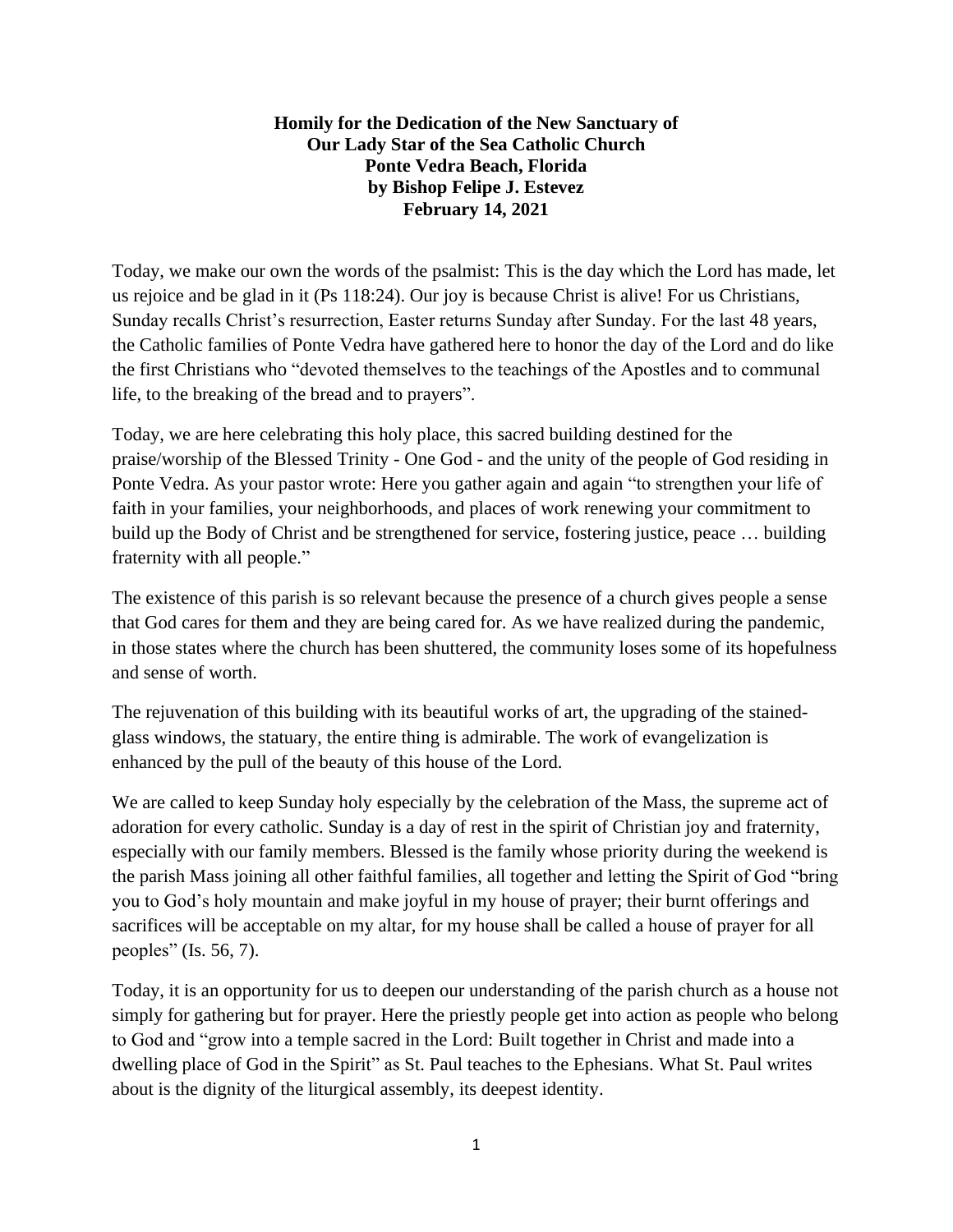Our children may ask you why does the ceremony of the dedication begin with the Litany of the Saints and the insertion of the relic of St. Augustine in the new altar?

For us Catholic Christians, faith in the divinity of Jesus is so well stated by St. Peter: "You are the Christ, the Son of the living God" but our contagion is inseparable from our insertion into the body of Christ, the Church. That is why Jesus validates Peter's confession of faith in Him, recognizing Jesus as true God and true man (humanity and divinity uniquely embraced in the person of the Lord Jesus) and, in turn, validates Peter in his new mission: "You are Peter, and upon this rock I will build my Church, and the gates of the netherworld shall not prevail against it."

St. Augustine loved so much the expression, the "totus Christus"- the full Christ: The Lord, and the faithful of Christ. Sunday is the day of the Lord and the day of the Church. As the catechism teaches us, in each Mass, the visible assembly gathered in prayer is linked with Our Lady, St. Joseph, the apostles, and all the saints in heaven which the Litany of the Saints evokes, helping the souls of purgatory being purified and by us all here on a journey and quest for holiness of life; all together in an awareness of a greater whole and a greater inclusiveness. That is as Pope Benedict once said, "A Mass may be celebrated in a tiny place but is always a Mass over the whole universe, embracing the whole cosmos."

The relic kept at the altar is another connection with the communion of the saints as St. Augustine once wrote: "The victim of sacrifice is on the altar and underneath there is a sign of a member of his body because they are one." I commend you for choosing a first-class relic of the patron of the diocese, taken from St. Augustine's arm, which symbolizes the union of the parish with the entire diocese.

What an honor and privilege today for all of us to be participants for the dedication of the new altar. Every altar represents Jesus Christ. The altar reminds us that as it is stated in Preface 5 of Easter: Jesus Christ is "the high priest, altar, and lamb of sacrifice" and our beloved Lord is eternally making intercession for us. In each Mass' altar, the Lord invites us, the members of his Mystical Body, to share in his self-giving love. He calls us as the priestly people of the new and eternal covenant to offer in union with Him, our own daily sacrifices for the salvation of the world.

As this altar is washed, anointed with holy chrism, honored, incensed, vested in white robes, and appareled in light, we the baptized, all of this reminds us that we the faithful people of God, we have been consecrated, set apart, for the service of God and the building up of his kingdom of truth and life, peace, justice, and love. Why have we been set apart? It is to be light to the world and salt to the earth. We are light when we witness the Gospel of life and truth. We are salt when we care for the needy, when we relate to all without bias or prejudice, when we are sensitive to the cry of our planet. When our witness is true, we can proclaim the mystery of faith from this altar at every celebration of the Eucharist. With the Word incarnate we recognize the dignity of